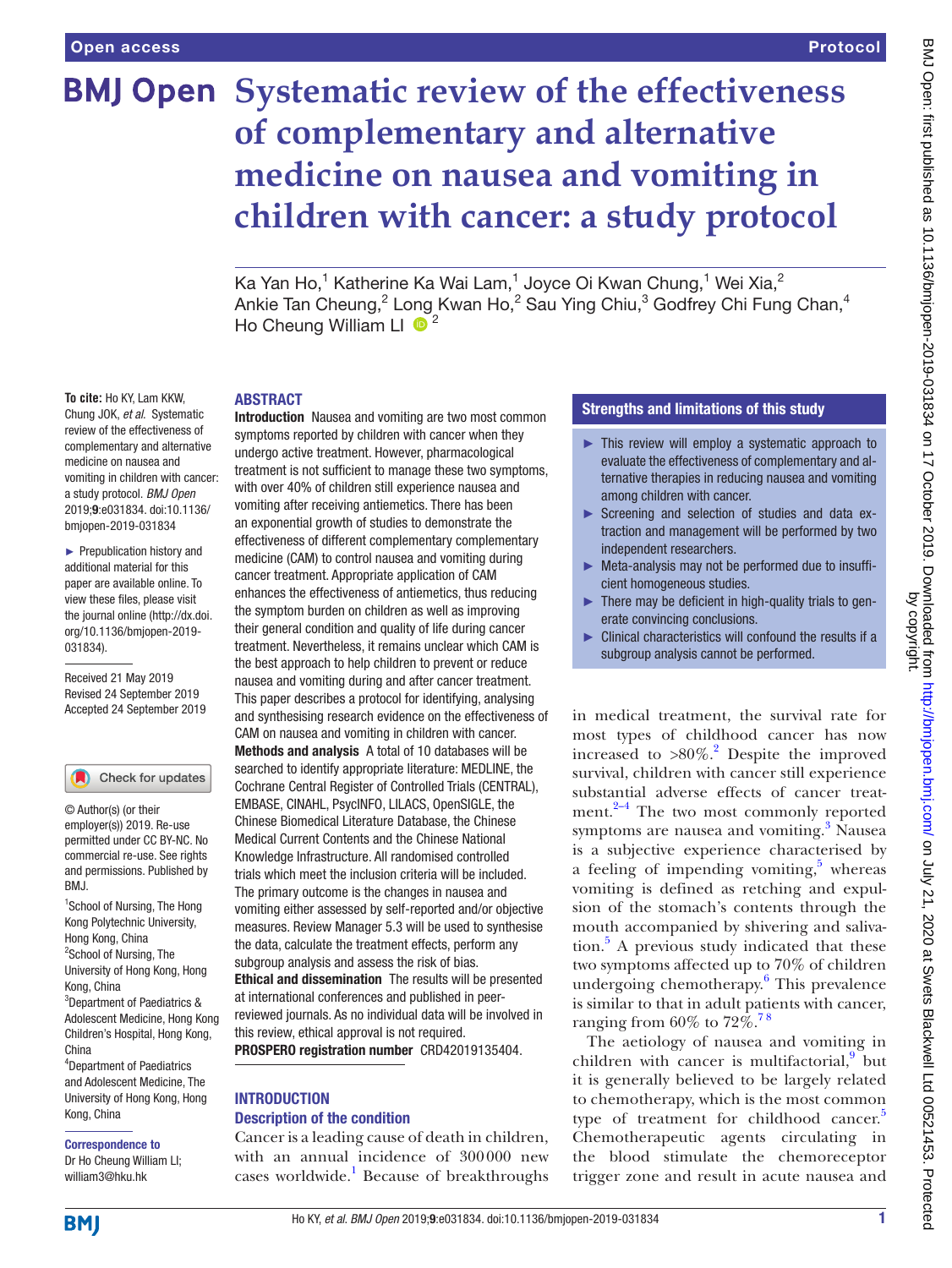vomiting.[10](#page-5-5) Likewise, repeated cycles of chemotherapy induce anticipatory nausea and vomiting, which is a learnt response to the treatment due to classical conditioning.[11](#page-5-6) Another cause of nausea and vomiting is haematopoietic stem cell transplantation, which is a common treatment for children who have malignancy with bone marrow failure.<sup>12</sup> This can be explained by the gastroparesis that results from the administration of high-dose chemo-therapy before stem cell transplantation.<sup>[13](#page-5-8)</sup> Radiotherapy can also lead to nausea and vomiting, but it depends on the treatment sites. $14$  Children who undergo radiotherapy in the upper abdominal region are at increased risk of nausea and vomiting because of the inflammatory substances released from the damaged gastrointestinal tissues.[15](#page-5-10) Those exposed to whole-brain radiation are similarly at risk because of increased intracranial pressure due to tissue swelling. $16$  Other causes of nausea and vomiting include anaesthesia given for surgery, $17$  analgesics (particularly opioids) $18$  and anxiety and emotional responses. [5](#page-5-1)

Nausea and vomiting cause serious disruptions in patients' daily function and quality of life during cancer treatment. $3-5$  These two symptoms can also contribute to additional clinical problems, such as weight loss and cachexia.[19](#page-5-14) Such clinical problems have adverse effects on patients' general condition, interfering with their ability to continuously receive chemotherapy<sup>20</sup>; this, in turn, lowers the dose that can be administered $^{21}$  and can even delay the overall cancer treatment.<sup>22</sup> Given such devastating impacts, interventions that can alleviate nausea and vomiting are crucial, particularly for children with cancer.[23 24](#page-5-18) The most effective antiemetics are currently  $5-\text{HT}_3$  inhibitors, followed by NK<sub>1</sub> inhibitors and neuroleptic drugs.<sup>25</sup> Nevertheless, pharmacological intervention alone is insufficient to manage nausea and vomiting, with >40% of children still experiencing nausea and vomiting after receiving antiemetics.<sup>[26](#page-5-20)</sup>

#### Description of the interventions

Limitations of pharmacological treatment have led to an increase in the use of complementary and complementary medicine (CAM) to manage nausea and vomiting. $27$ According to the National Institutes of Health, $^{28}$  CAM refers to medical products and practices that are not regarded as part of standard medical care. The types of CAM most commonly used to control nausea and vomiting among children with cancer include acupressure,  $26\frac{29\frac{30}{30}}{29\frac{30}{30}}$ acupuncture, $31$  hypnotherapy, $32$   $33$  aromatherapy $34$   $35$  and creative arts therapy.[36](#page-5-26)

#### How the interventions might work Acupressure

Acupressure originated from traditional Chinese medicine and is used to regulate the basal energy inside the body through stimulation of acupoints via pressure.[37] The P6 acupoint is located on the ventral surface of the wrist and is considered to have antiemetic action.<sup>37</sup>

# **Acupuncture**

Acupuncture also stems from traditional Chinese medicine and shares the same principle as acupressure. However, instead of applying pressure, acupuncture stimulates acupoints by insertion of fine needles into the body.[29](#page-5-28)

## Hypnotherapy

Hypnotherapy is a therapeutic technique used to produce changes in people's perception and cognition.<sup>38</sup> Hypnotherapy encompasses different methods, among which relaxation and imagination are the most commonly used in children with cancer.<sup>32 33</sup> Through these methods, hypnotherapy helps people to achieve a deep state of psychological relaxation.<sup>39</sup> When under a state of deep relaxation, people can much more easily override automatic thoughts; $40$  these include anticipatory nausea and vomiting, which are learned responses to cancer treatment.<sup>11</sup> Likewise, hypnosis can decrease sympathetic tone, which helps minimize the symptoms associated with sympathetic arousal, such as nausea and vomiting. $41$ 

# Aromatherapy

Aromatherapy refers to the use of essential oils, which are volatile liquids extracted from plants using streams and/or pressure. $42$  Inhalation of these volatile molecules stimulates olfactory receptors to produce nerve impulses, which are transmitted along the olfactory nerve to reach the amygdala and limbic system, $^{43}$  interacting with the neuropsychological pathway to reduce nausea and vomiting.[44](#page-5-35)

# Creative arts therapy

Creative arts therapy is a broad term encompassing different treatment modalities such as dance, music, art and drama. $36$  It aims to facilitate people's emotional expression and improve their coping skills,  $36\frac{45}{10}$  thus minimising the perceived severity of nausea and vomiting during cancer treatment.

### Why this review is important

In 2017, the Multinational Association of Supportive Care in Cancer reiterated the importance of managing nausea and vomiting among children with cancer. They also issued a guideline to provide a consensus for healthcare professionals on how these two symptoms can be managed using a pharmacological approach.<sup>6</sup> However, these two symptoms remain a significant clinical concern for children with cancer.<sup>[5](#page-5-1)</sup> This concern might be due to healthcare professionals' perception that nausea and vomiting are solely biological problems as well as the heavy reliance of these professionals on pharmacological treatment for symptom management. $46$  This point is particularly true because anticipatory nausea and vomiting are learnt responses to cancer and are difficult to control by medications alone[.47](#page-5-37) Increasingly more studies are demonstrating the effectiveness of different types of CAM to control nausea and vomiting during cancer treatment.<sup>27</sup> Appropriate application of CAM enhances the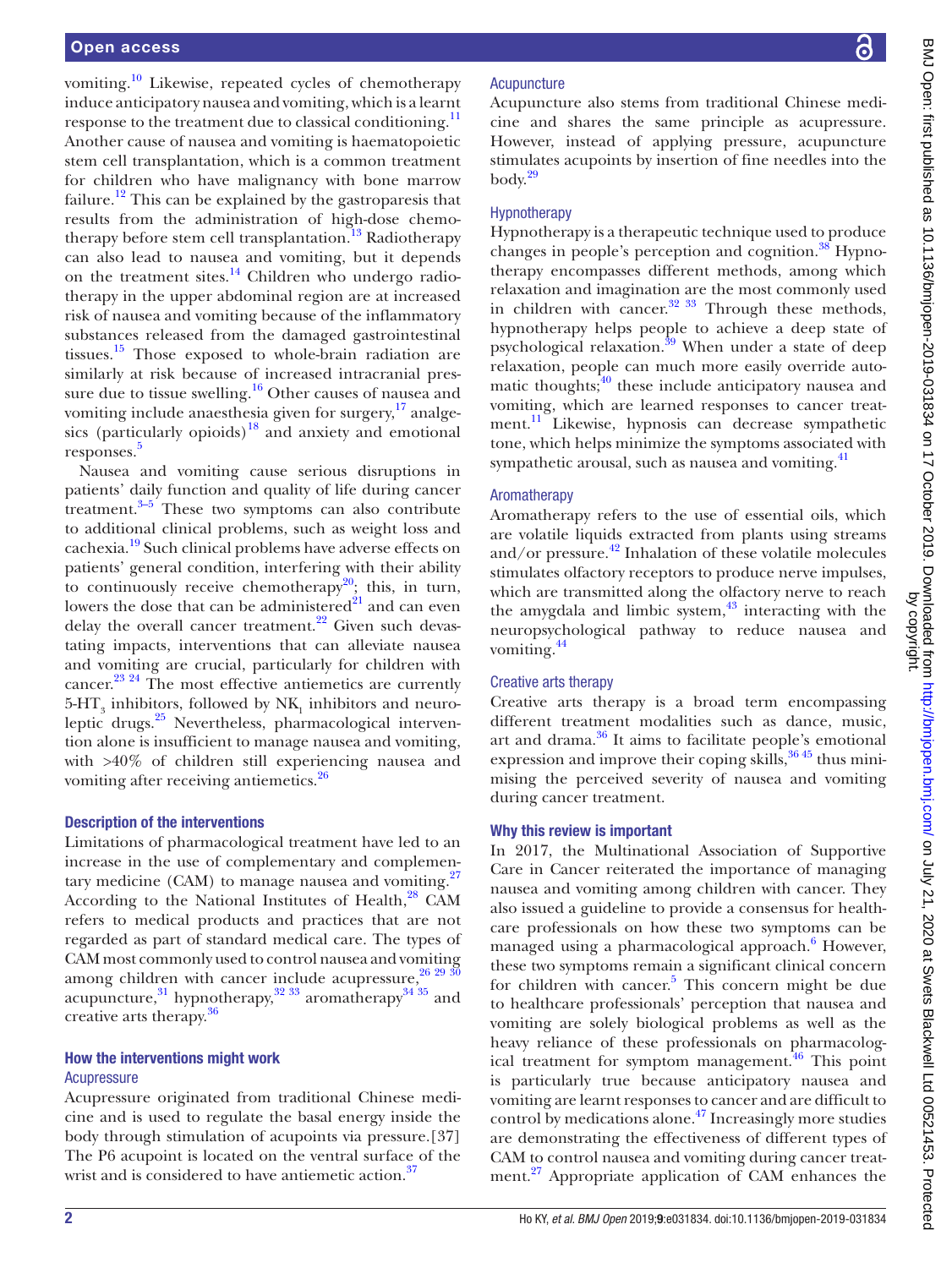effectiveness of antiemetics, thus reducing the symptom burden on children as well as improving their general condition and quality of life during cancer treatment.

## **Objective**

The objective of this review is to identify, analyse and synthesise research evidence of the effectiveness of CAM on treatment-related nausea and vomiting in children with cancer.

## Methods and analysis

The systematic review will start in August 2019, and the planned end date is December 2020.

### Patient and public involvement

No patient involved.

# Criteria for considering studies for this review Types of studies

To be included in this review, the article must be a fully published randomised trial. The trial can either adopt a parallel control design or a crossover design.

# Types of participants

We will include all studies of patients aged ≤18 years who were diagnosed with any type of cancer and were undergoing active treatment for any type of cancer. However, we will exclude studies that involved patients receiving palliative treatment. Among studies of patients with diagnoses other than cancer, only those in which ≥50% of the patients had diagnoses of cancer will be included in this review.

# Types of interventions

Any type of CAM will be included in this review. However, interventions involving dietary supplements (eg, ginger powder or vitamins) to reduce nausea and vomiting will be excluded.

#### Types of outcome measures *Primary outcomes*

- ► Nausea, assessed by self-reported and objective measures.
- ► Vomiting, assessed by self-reported and objective measures.

### *Secondary outcomes*

- ► Compliance and adherence to the intervention.
- Any adverse event is defined as an unfavourable and unintended sign or symptom that occurs during the use of CAM but is not necessarily caused by it.<sup>48</sup> The most commonly reported adverse events of CAM include but are not limited to worsening symptoms, irritability, soreness, headache, pain, restlessness, sleep disturbance, infection, and tissue damage. $49\,50$ To qualify as a reported adverse event, an incident must be explicitly referred to as an adverse event in the study. Health-related dropouts during the intervention period will also be counted as adverse events.<sup>51</sup>

# Search method for study identification

The search will be conducted from 1 August 2019 to 30 September 2019. We will search the following 10 databases to identify relevant trials for this systematic review: MEDLINE, the Cochrane Central Register of Controlled Trials, EMBASE, CINAHL, PsycINFO, LILACS, Open-SIGLE, the Chinese Biomedical Literature Database, the Chinese Medical Current Contents and the Chinese National Knowledge Infrastructure. An expanded search will also be conducted to identify additional trials for review; for this expanded search, we will review the reference list of each selected article. The following four websites will also be searched: WHO International Clinical Trials Registry Platform [\(www.who.int/ictrp/en\)](www.who.int/ictrp/en), Current Controlled Trials [\(www.controlled-trials.com\)](www.controlled-trials.com), CenterWatch (<www.centerwatch.com>) and ClinicalTrials. gov ([www.clinicaltrials.gov\)](www.clinicaltrials.gov). A full electronic search strategy for one database, that is, Medline has been shown in the [supplementary file](https://dx.doi.org/10.1136/bmjopen-2019-031834).

# Data collection and analysis

### Selection of studies

The eligibility of each study will be independently assessed by two authors (KYH and WHCL) using a standardised form. A third author (GCFC), who is a senior researcher, will be consulted if the disagreement cannot be resolved by discussion. When multiple publications that belong to the same study are found, all of these publications will be marked with the same study identifier and all available data will be used.

# Data extraction and management

To comply with the standards outlined in the Methodological Expectations of Cochrane Intervention Reviews,  $52$  two authors will independently perform the data extraction using the data collection form for randomised controlled trials developed by Cochrane. $53$  For each selected trial, the following information will be extracted:

- 1. Characteristics of the studies
	- Sponsorship and authors' affiliations.
	- Study design.
	- Method of generating random sequences.
	- Method of allocation concealment.
	- Degree of masking.
	- Any exclusion after randomisation.
	- Loss to follow-up.
	- Compliance.

– Selective outcome reporting.

- 2. Characteristics of the study population
	- Country in which the trial was conducted.
	- Inclusion and exclusion criteria for each trial.
	- Number of subjects in each arm.
	- Demographic characteristics, including sex, age, educational attainment, ethnicity, socioeconomic status and religious beliefs.
	- Clinical characteristics, including type of cancer, cancer stage, age at diagnosis, time since diagnosis,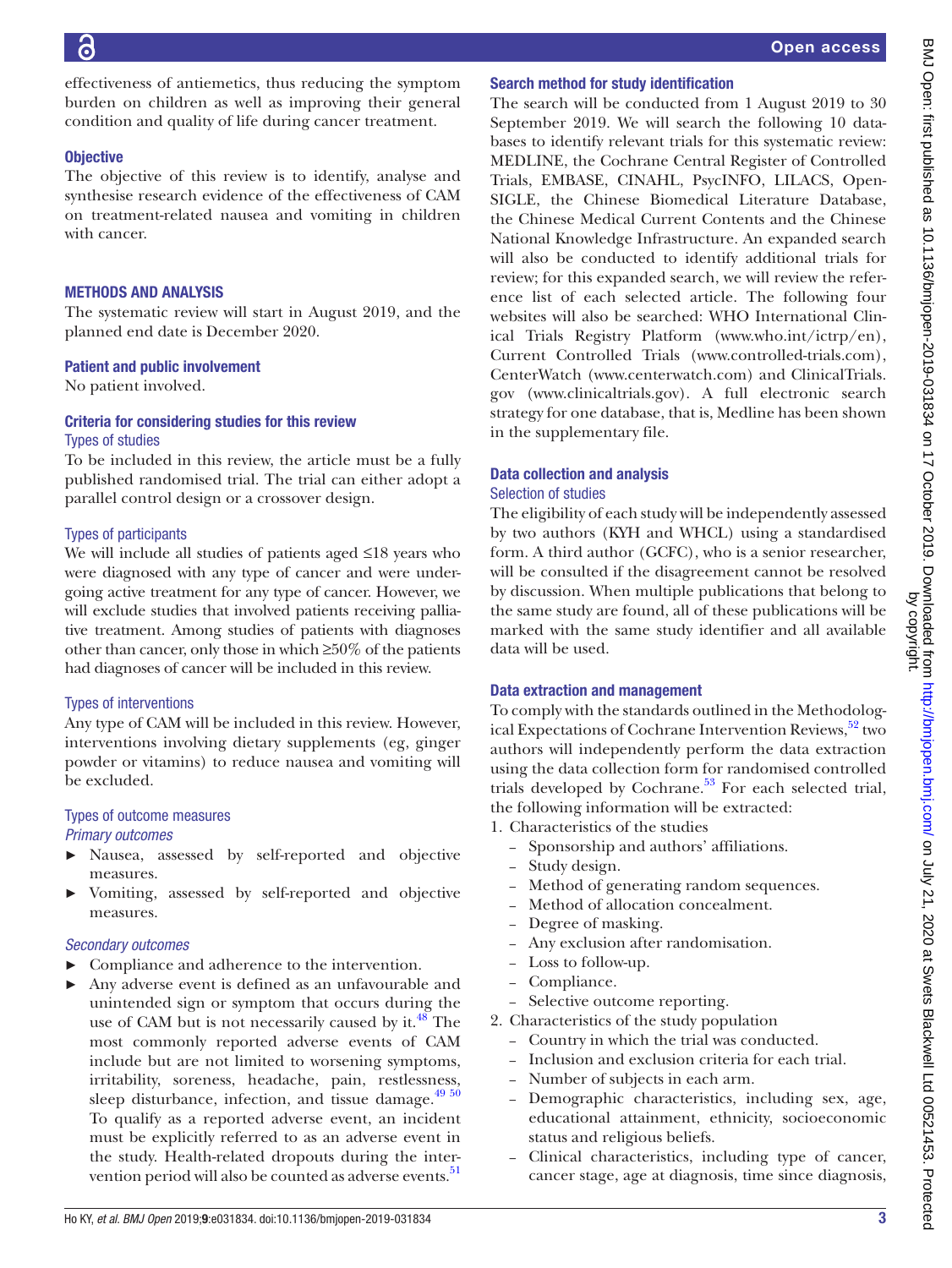primary or secondary cancer, treatment modality and comorbidities.

- 3. Details of the intervention
	- Types of interventions.
	- Frequency, duration, total number of sessions and format (ie, on an individual or group basis).
	- Details of the control group.
	- Adherence.
- Contamination.
- 4. Characteristics of outcomes
	- Self-reported measures.
	- Objective data.
	- Length of time between end of the intervention and outcome measurement.
	- Adverse events reported.

Any disagreement or ambiguity will be resolved through discussion with a third author (GCFC), who is a senior researcher in cancer care and symptom management. We will also contact the authors of each trial that was published within the last 10 years to seek clarification and obtain additional information or missing data. Similar data for each outcome will be extracted, if possible. If the trial contains multiple time points for primary outcomes, the outcome measured at the longest time interval will be selected for analysis. There is a well-established classification for chemotherapy-induced nausea and vomiting.<sup>13</sup> Therefore, in the subgroup analysis of the effect of CAM on chemotherapy-induced nausea and vomiting, we will analyse the data according to three time points: anticipatory (within 24hours prior to chemotherapy administration), acute (occurring within 24hours of chemotherapy administration) and delayed (occurring 24hours to 7 days after chemotherapy administration).<sup>[13 54](#page-5-8)</sup> Only adverse events that occurred during the intervention period will be included in the analysis. Adverse events that occurred during the follow-up (non-intervention) period will be excluded.<sup>51</sup> All data will be entered and combined using Review Manager 5.3 (Cochrane Collaboration, Nordic Cochrane Centre, Copenhagen, Denmark). The data entry process will involve two researchers: one (ATC) will enter the data into the software, and another (KKWL) will verify the entered data.

#### Assessment of risk of bias in included studies

The risk-of-bias assessment will follow the guideline in the *Cochrane Handbook for Systematic Reviews of Intervention*[55](#page-6-0) and that in the *Cochrane Consumers and Communication Review Group*. [56](#page-6-1) For randomised controlled trials, the following domains will be assessed:

- ► Sequence generation.
- ► Allocation concealment.
- ► Blinding of participants and personnel.
- ► Blinding of outcome.
- ► Selective outcome reporting.
- ► Incomplete outcome data.
- ► Other sources of bias.

For the randomised trials that adopted a crossover design, the assessment will be extended to cover

additional domains such as receiving the intervention in random order and evaluation of the carryover effect.<sup>55 56</sup>

Two authors (KYH and WHCL) will independently assess the risk of bias of the included studies. They will evaluate the degree of risk (ie, low, high or unclear) according to the criteria established by Higgins and Green.<sup>55</sup> Comments from a third author (GCFC, a senior researcher) will be sought when disagreement occurs. The risk of bias of all included trials will be presented in a figure.

#### Measure of treatment effect

Review Manager 5.3 will be used to conduct a meta-analysis. We will measure the treatment effects using ORs for dichotomous outcomes and the mean difference (MD) and standardised mean difference (SMD) for continuous outcomes. The 95% CIs will be reported for all outcomes.

#### Units of analysis

#### Cluster randomization

The guideline stipulated in the *Cochrane Handbook of Systematic Reviews of Interventions* will be followed to manage the data from cluster randomised controlled trials.<sup>[55](#page-6-0)</sup>

First, we will check whether adequate adjustments have been made to account for clustering before estimating the treatment effects. If adequate adjustments have not been made, we will extract the data and estimate the treatment effect using a parallel control design, but we will adjust the standard errors to overcome the clustering effect. However, this analysis requires information on an appropriate intraclass correlation coefficient (ICC). Hence, we will contact the authors. If we fail to receive a response from the authors, we will estimate the ICC from the existing database or from the studies included in this review. If we are still unable to calculate an appropriate ICC, a sensitivity analysis will be conducted using a high ICC of 0.10, a moderate ICC of 0.01 and a low ICC of 0.00. We will use Review Manager 5.3 to combine the estimates obtained from clustered randomised controlled trials with those from studies with a parallel control design.

#### Crossover design

If a trial has adopted a crossover design, we will only use the data collected before the first crossover time point to avoid any possible carryover effect. If the trial did not report these data, we will contact the corresponding author. If we do not receive a response from the author, this trial will be excluded from our meta-analysis and its findings will only be reported narratively.

### Missing data

We will handle missing data in accordance with the guideline stipulated in the *Cochrane Handbook for Systematic Reviews of Intervention*. [55](#page-6-0) In particular, the following methods will be used:

- Contact the corresponding author to request missing data.
- ► Perform analysis of available cases.
- ► Address the potential impact of missing data on the findings of the review in the Discussion section.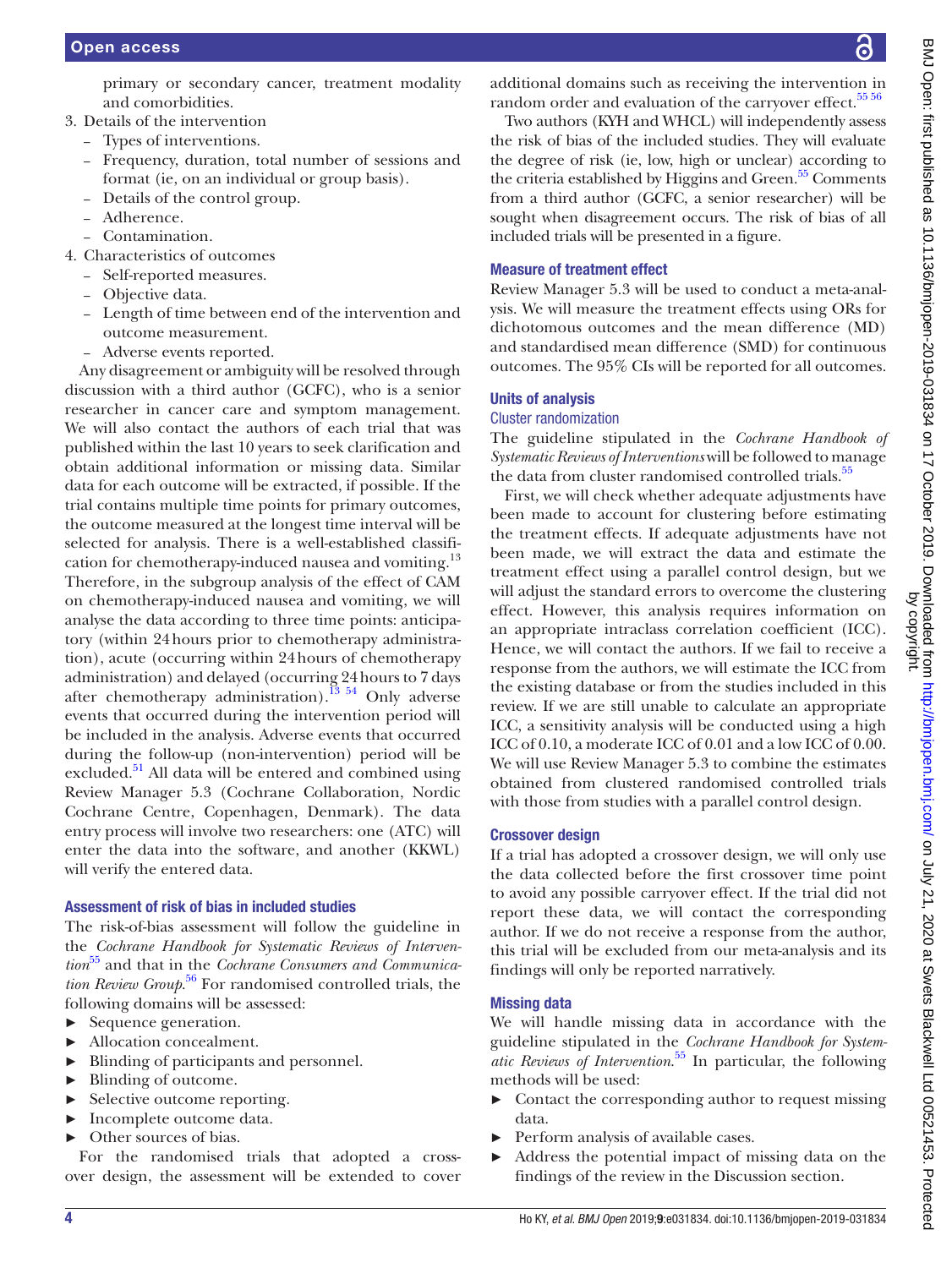# Assessment of heterogeneity

For clinical heterogeneity, we will examine the distribution of the following factors:

- Age.
- Sex.
- Diagnosis.
- ► Treatment modality.

Any uneven distribution that is unexpected will be addressed in the review in detail. With respect to statistical heterogeneity, we will compute the  $\hat{I}^2$  statistic, which is an index to quantify the percentage of variance in a meta-analysis that is attributable to study heterogeneity rather than sampling error.<sup>57</sup> <sup>58</sup> The  $\chi^2$  test will also be conducted to examine the genuineness of that heterogeneity.

#### Assessment of reporting biases

We will strictly follow the search procedure described in this protocol (see Search method for study identification) to minimise any reporting bias. If we identify a sufficient number of studies (ie,  $\geq 10$ ), we will graphically examine the publication bias using funnel plots. According to the guideline stipulated in the *Cochrane Handbook for Systematic Reviews of Interventions*, we will apply the test proposed by Egger *et*  $a\bar{b}^9$  to assess the funnel plot symmetry.

#### Data synthesis

The Cochrane Collaboration's statistical software (Review Manager 5.3) will be used for data synthesis. The data will be pooled for the meta-analysis when the included studies are sufficiently homogeneous with respect to subjects, interventions and outcomes. All similar studies will be pooled for a random-effects model to obtain the pooled intervention effect. The pooled intervention effect will be expressed in terms of the MD and 95% of CI if the outcome was reported as a continuous variable. If different scales were used to assess the outcome, the SMD will be used. If the outcome was measured as a dichotomous variable, we will convert the OR into the SMD as long as the underlying continuous measure followed an approximately normal distribution.

#### Subgroup analysis and investigation of heterogeneity

The following subgroup analyses will be performed for the primary outcomes if sufficient trials are available:

- ► Diagnosis.
- ► Stage of cancer.

If possible, we will also conduct a subgroup analysis to determine the effectiveness of CAM on nausea and vomiting caused by different cancer treatments (ie, chemotherapy and radiation). Because there is a clear classification for chemotherapy-induced nausea and vomiting, $^{13\,54}$  the primary outcomes for this subgroup analysis will be defined by the following time points:

► Anticipatory (within 24hours prior to chemotherapy administration).

- Acute (occurring within 24 hours of chemotherapy administration).
- ► Delayed (occurring 24hours to 7 days after chemotherapy administration).

## Sensitivity analysis

If possible, a sensitivity analysis will be carried out to examine the impact of including low-quality studies in the meta-analysis. Studies with a high or unclear risk of bias will be excluded to check the robustness of the conclusions.

## Ethics and dissemination

The results will be presented at international conferences and published in peer-reviewed journals. As no individual data will be involved in this review, ethical approval is not required.

# **DISCUSSION**

During the past few decades, different complementary and alternative therapies have been applied to manage nausea and vomiting associated with active treatment among children with cancer.<sup>26</sup> <sup>29–36</sup> Nevertheless, no systematic review has yet been performed to compare the effectiveness of these therapies. We will fill this knowledge gap in the existing literature by conducting a systematic review on current evidence. The results are expected to assist healthcare professionals in their clinical decision making, particularly in relation to which complementary and alternative therapies are the most effective for management of nausea and vomiting during cancer treatment.

Acknowledgements The authors thank Angela Morben, DVM, ELS, from Edanz Group (www.edanzediting.com/ac), for editing a draft of this manuscript.

Contributors KYH, WHCL, KKWL, WX, ATC, LLKH, SYC, GCFC and JOKC: conceived and designed the study. KYH and WHCL: drafted the manuscript. KYH, WHCL and KKWL: critically revised the manuscript for important intellectual content. All authors approved the final version of the manuscript and agreed to be accountable for all aspects of the work.

Funding Self-financed.

Competing interests No, there are no competing interests for any author.

Patient consent for publication Not required.

Provenance and peer review Not commissioned; externally peer reviewed.

Data availability statement No data are available.

Open access This is an open access article distributed in accordance with the Creative Commons Attribution Non Commercial (CC BY-NC 4.0) license, which permits others to distribute, remix, adapt, build upon this work non-commercially, and license their derivative works on different terms, provided the original work is properly cited, appropriate credit is given, any changes made indicated, and the use is non-commercial. See: [http://creativecommons.org/licenses/by-nc/4.0/.](http://creativecommons.org/licenses/by-nc/4.0/)

#### ORCID iD

Ho Cheung William LI<http://orcid.org/0000-0002-3195-7695>

#### **REFERENCES**

- <span id="page-4-0"></span>1 World Health Organization. Global initiative for childhood cancer, 2014. Available: <https://www.who.int/cancer/childhood-cancer/en/> [Accessed 24 Jan 2019].
- <span id="page-4-1"></span>2 Dupuis LL, Ethier M-C, Tomlinson D, *et al*. A systematic review of symptom assessment scales in children with cancer. *[BMC Cancer](http://dx.doi.org/10.1186/1471-2407-12-430)* 2012;12:430.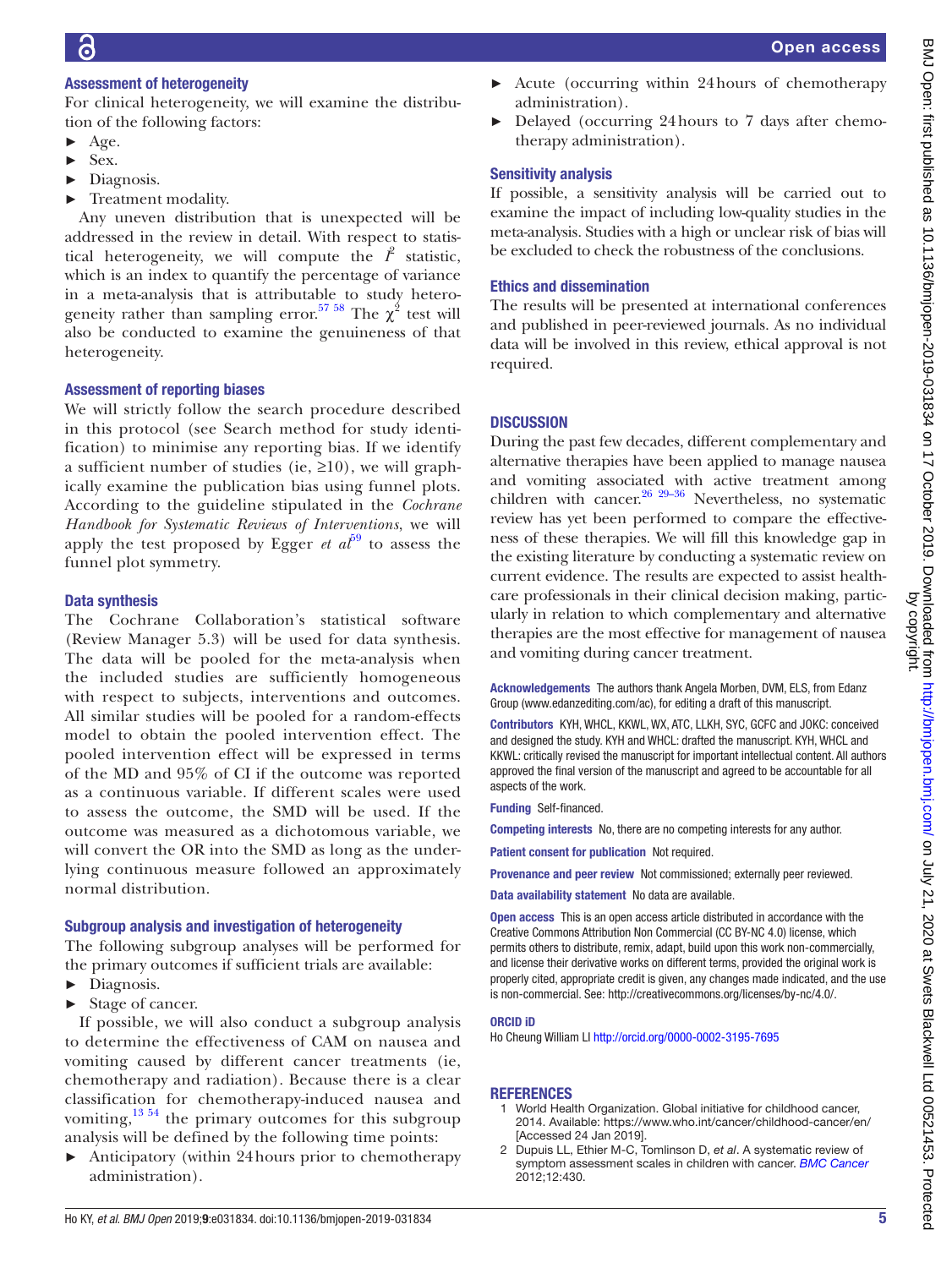## Open access

- <span id="page-5-0"></span>3 HC L, Williams PD, Lopez V, *et al*. Relationships among therapyrelated symptoms, depressive symptoms, and quality of life in Chinese children hospitalized with cancer: an exploratory study. *Cancer Nurs* 2013;36:346–54.
- 4 Xia W, Li HCW, Lam KWK, *et al*. The impact of hematologic cancer and its treatment on physical activity level and quality of life among children in mainland China. *[Cancer Nurs](http://dx.doi.org/10.1097/NCC.0000000000000661)* 2018:1 (Online First: 14 November 2018).
- <span id="page-5-1"></span>5 Ruggiero A, Rizzo D, Catalano M, *et al*. Acute chemotherapy-induced nausea and vomiting in children with cancer: still waiting for a common consensus on treatment. *[J Int Med Res](http://dx.doi.org/10.1177/0300060518765324)* 2018;46:2149–56.
- <span id="page-5-2"></span>6 Dupuis LL, Sung L, Molassiotis A, *et al*. Updated MASCC/ESMO consensus recommendations: prevention of acute chemotherapyinduced nausea and vomiting in children. *Support Care Cancer* 2016;2017:323–31.
- <span id="page-5-3"></span>7 Navari RM. Management of chemotherapy-induced nausea and vomiting in pediatric patients. *[Pediatr Drugs](http://dx.doi.org/10.1007/s40272-017-0228-2)* 2017;19:213–22.
- 8 Navari RM, Aapro M. Antiemetic prophylaxis for chemotherapyinduced nausea and vomiting. *[N Engl J Med](http://dx.doi.org/10.1056/NEJMra1515442)* 2016;374:1356–67.
- <span id="page-5-4"></span>9 Rowland P. Management of nausea and vomiting in the pediatric blood and marrow transplant setting – are we covering all of our bases? A nursing perspective. *[Biol Blood Marrow Transplant](http://dx.doi.org/10.1016/j.bbmt.2010.12.649)* 2011;17.
- <span id="page-5-5"></span>10 O'Brien C, O' Brien C. Nausea and vomiting. *[Can Fam Physician](http://www.ncbi.nlm.nih.gov/pubmed/18556493)* 2008;54:861–3.
- <span id="page-5-6"></span>11 Roscoe JA, Morrow GR, Aapro MS, *et al*. Anticipatory nausea and vomiting. *[Support Care Cancer](http://dx.doi.org/10.1007/s00520-010-0980-0)* 2011;19:1533–8.
- <span id="page-5-7"></span>12 Spencer GD, Hackman RC, McDonald GB, *et al*. A prospective study of unexplained nausea and vomiting after marrow transplantation. *[Transplantation](http://dx.doi.org/10.1097/00007890-198612000-00006)* 1986;42:602–7.
- <span id="page-5-8"></span>13 Schnell FM. Chemotherapy-Induced nausea and vomiting: the importance of acute antiemetic control. *[Oncologist](http://dx.doi.org/10.1634/theoncologist.8-2-187)* 2003;8:187–98.
- <span id="page-5-9"></span>14 American Cancer Society. Radiation therapy-related nausea and vomiting, 2017. Available: [https://www.cancer.org/treatment/](https://www.cancer.org/treatment/treatments-and-side-effects/physical-side-effects/nausea-and-vomiting/risk-with-radiation.html) [treatments-and-side-effects/physical-side-effects/nausea-and](https://www.cancer.org/treatment/treatments-and-side-effects/physical-side-effects/nausea-and-vomiting/risk-with-radiation.html)[vomiting/risk-with-radiation.html](https://www.cancer.org/treatment/treatments-and-side-effects/physical-side-effects/nausea-and-vomiting/risk-with-radiation.html) [Accessed cited 21 January 2019].
- <span id="page-5-10"></span>15 Habibi M, Namimoghadam A, Korouni R, *et al*. Radiation-Induced nausea and vomiting: is ABO blood group as important as radiation and patient-related factors? an observational study. *Medicine* 2016;95:e4334.
- <span id="page-5-11"></span>16 Texas Oncology. Radiation therapy for brain tumors., 2019. Available: [https://www.texasoncology.com/types-of-cancer/brain-cancer/](https://www.texasoncology.com/types-of-cancer/brain-cancer/radiation-therapy-for-brain-tumors) [radiation-therapy-for-brain-tumors](https://www.texasoncology.com/types-of-cancer/brain-cancer/radiation-therapy-for-brain-tumors) [Accessed cited 23 January 2019].
- <span id="page-5-12"></span>17 Horn CC, Wallisch WJ, Homanics GE, *et al*. Pathophysiological and neurochemical mechanisms of postoperative nausea and vomiting. *[Eur J Pharmacol](http://dx.doi.org/10.1016/j.ejphar.2013.10.037)* 2014;722:55–66.
- <span id="page-5-13"></span>18 Smith HS, Smith JM, Seidner P. Opioid-Induced nausea and vomiting. *Ann Palliat Med* 2012;1:121–9.
- <span id="page-5-14"></span>19 Sánchez-Lara K, Ugalde-Morales E, Motola-Kuba D, *et al*. Gastrointestinal symptoms and weight loss in cancer patients receiving chemotherapy. *[Br J Nutr](http://dx.doi.org/10.1017/S0007114512002073)* 2013;109:894–7.
- <span id="page-5-15"></span>20 Alafafsheh A, Ahmad M. Tool development to assess nausea and vomiting among patients receiving chemotherapy. *Int J Cancer Oncol* 2016;3:1–5.
- <span id="page-5-16"></span>21 Molassiotis A, Coventry PA, Stricker CT, *et al*. Validation and psychometric assessment of a short clinical scale to measure chemotherapy-induced nausea and vomiting: the MASCC antiemesis tool. *[J Pain Symptom Manage](http://dx.doi.org/10.1016/j.jpainsymman.2006.10.018)* 2007;34:148–59.
- <span id="page-5-17"></span>22 Osoba D, Zee B, Warr D, *et al*. Quality of life studies in chemotherapy-induced emesis. *[Oncology](http://dx.doi.org/10.1159/000227647)* 1996;53:92–5.
- <span id="page-5-18"></span>23 Dupuis LL, Boodhan S, Holdsworth M, *et al*. Guideline for the prevention of acute nausea and vomiting due to antineoplastic medication in pediatric cancer patients. *[Pediatr Blood Cancer](http://dx.doi.org/10.1002/pbc.24508)* 2013;60:1073–82.
- 24 Jordan K, Roila F, Molassiotis A, *et al*. Antiemetics in children receiving chemotherapy. MASCC/ESMO guideline update 2009. *[Support Care Cancer](http://dx.doi.org/10.1007/s00520-010-0994-7)* 2011;19:37–42.
- <span id="page-5-19"></span>25 Brafford MV, Glode A. Olanzapine: an antiemetic option for chemotherapy-induced nausea and vomiting. *[J Adv Pract Oncol](http://www.ncbi.nlm.nih.gov/pubmed/25032030)* 2014;5:24–9.
- <span id="page-5-20"></span>26 Yeh CH, Chien L-C, Chiang YC, *et al*. Reduction in nausea and vomiting in children undergoing cancer chemotherapy by either appropriate or sham auricular acupuncture points with standard care. *[J Altern Complement Med](http://dx.doi.org/10.1089/acm.2011.0102)* 2012;18:334–40.
- <span id="page-5-21"></span>27 Zeltzer LK, Dolgin MJ, LeBaron S, *et al*. A randomized, controlled study of behavioral intervention for chemotherapy distress in children with cancer. *[Pediatrics](http://www.ncbi.nlm.nih.gov/pubmed/2057271)* 1991;88:34–42.
- <span id="page-5-22"></span>28 National Institutes of Health. Complementary and alternative medicine, 2018. Available: [https://www.nlm.nih.gov/tsd/acquisitions/](https://www.nlm.nih.gov/tsd/acquisitions/cdm/subjects24.html) [cdm/subjects24.html](https://www.nlm.nih.gov/tsd/acquisitions/cdm/subjects24.html) [Accessed 21 Jan 2019].
- <span id="page-5-28"></span>29 Dupuis LL, Kelly KM, Krischer JP, *et al*. Acupressure bands do not improve chemotherapy-induced nausea control in pediatric patients receiving highly emetogenic chemotherapy: a single-blinded, randomized controlled trial. *[Cancer](http://dx.doi.org/10.1002/cncr.31198)* 2018;124:1188–96.
- 30 Jones E, Isom S, Kemper KJ, *et al*. Acupressure for chemotherapyassociated nausea and vomiting in children. *[J Soc Integr Oncol](http://www.ncbi.nlm.nih.gov/pubmed/19134445)* 2008;6:141–5.
- <span id="page-5-23"></span>31 Reindl TK, Geilen W, Hartmann R, *et al*. Acupuncture against chemotherapy-induced nausea and vomiting in pediatric oncology. interim results of a multicenter crossover study. *Support Care Cancer* 2006;14:172–6.
- <span id="page-5-24"></span>32 Hawkins PJ, Liossi C, Ewart BW, *et al*. Hypnotherapy for control of anticipatory nausea and vomiting in children with cancer: preliminary findings. *[Psychooncology](http://dx.doi.org/10.1002/pon.2960040203)* 1995;4:101–6.
- 33 Jacknow DS, Tschann JM, Link MP, *et al*. Hypnosis in the prevention of chemotherapy-related nausea and vomiting in children. *[J Dev](http://dx.doi.org/10.1097/00004703-199408000-00007)  [Behav Pediatr](http://dx.doi.org/10.1097/00004703-199408000-00007)* 1994;15:258–64.
- <span id="page-5-25"></span>34 Evans A, Malvar J, Garretson C, *et al*. The use of Aromatherapy to reduce chemotherapy-induced nausea in children with cancer: a randomized, double-blind, placebo-controlled trial. *[J Pediatr Oncol](http://dx.doi.org/10.1177/1043454218782133)  [Nurs](http://dx.doi.org/10.1177/1043454218782133)* 2018;35:392–8.
- 35 Ndao DH, Ladas EJ, Cheng B, *et al*. Inhalation aromatherapy in children and adolescents undergoing stem cell infusion: results of a placebo-controlled double-blind trial. *[Psychooncology](http://dx.doi.org/10.1002/pon.1898)* 2012;21:247–54.
- <span id="page-5-26"></span>36 Madden JR, Mowry P, Gao D, *et al*. Creative arts therapy improves quality of life for pediatric brain tumor patients receiving outpatient chemotherapy. *[J Pediatr Oncol Nurs](http://dx.doi.org/10.1177/1043454209355452)* 2010;27:133–45.
- <span id="page-5-27"></span>37 Lee J, Dodd M, Dibble S, *et al*. Review of acupressure studies for chemotherapy-induced nausea and vomiting control. *[J Pain](http://dx.doi.org/10.1016/j.jpainsymman.2007.10.019)  [Symptom Manage](http://dx.doi.org/10.1016/j.jpainsymman.2007.10.019)* 2008;36:529–44.
- <span id="page-5-29"></span>38 Jensen MP, Jamieson GA, Lutz A, *et al*. New directions in hypnosis research: strategies for advancing the cognitive and clinical neuroscience of hypnosis. *Neurosci Conscious* 2017;3:1–14.
- <span id="page-5-30"></span>39 Vickers A, Zollman C, Payne DK. Hypnosis and relaxation therapies. *[West J Med](http://dx.doi.org/10.1136/ewjm.175.4.269)* 2001;175:269–72.
- <span id="page-5-31"></span>40 Oakley DA, Halligan PW. Hypnotic suggestion and cognitive neuroscience. *[Trends Cogn Sci](http://dx.doi.org/10.1016/j.tics.2009.03.004)* 2009;13:264–70.
- <span id="page-5-32"></span>41 Goldstein LH, Berkovitch M. Nausea and vomiting in pregnancy. In: Schaefer C, Peter P, Miller RK, eds. *Drugs during pregnancy and lactation: treatment options and risk assessment*. Amsterdam, Boston: Elsevier Academic Press, 2007: 78–93.
- <span id="page-5-33"></span>42 Ali B, Al-Wabel NA, Shams S, *et al*. Essential oils used in aromatherapy: a systemic review. *[Asian Pac J Trop Biomed](http://dx.doi.org/10.1016/j.apjtb.2015.05.007)* 2015;5:601–11.
- <span id="page-5-34"></span>43 Sowndhararajan K, Kim S. Influence of Fragrances on human psychophysiological activity: with special reference to human electroencephalographic response. *[Sci Pharm](http://dx.doi.org/10.3390/scipharm84040724)* 2016;84:724–51.
- <span id="page-5-35"></span>44 Lis-Balchin M. Essential oils and 'aromatherapy': their modern role in healing. *[J R Soc Health](http://dx.doi.org/10.1177/146642409711700511)* 1997;117:324–9.
- 45 Puig A, Lee SM, Goodwin L, *et al*. The efficacy of creative arts therapies to enhance emotional expression, spirituality, and psychological well-being of newly diagnosed stage I and stage II breast cancer patients: a preliminary study. *[Arts Psychother](http://dx.doi.org/10.1016/j.aip.2006.02.004)* 2006;33:218–28.
- <span id="page-5-36"></span>46 Molassiotis A, Fernández-Ortega P, Pud D, *et al*. Use of complementary and alternative medicine in cancer patients: a European survey. *[Ann Oncol](http://dx.doi.org/10.1093/annonc/mdi110)* 2005;16:655–63.
- <span id="page-5-37"></span>47 Kamen C, Tejani MA, Chandwani K, *et al*. Anticipatory nausea and vomiting due to chemotherapy. *[Eur J Pharmacol](http://dx.doi.org/10.1016/j.ejphar.2013.09.071)* 2014;722:172–9.
- <span id="page-5-38"></span>48 Zorzela L, Boon H, Mior S, *et al*. Serious adverse events associated with pediatric complementary and alternative medicine. *[Eur J Integr](http://dx.doi.org/10.1016/j.eujim.2014.05.001)  [Med](http://dx.doi.org/10.1016/j.eujim.2014.05.001)* 2014;6:467–72.
- <span id="page-5-39"></span>49 Humphreys BK. Possible adverse events in children treated by manual therapy: a review. *[Chiropr Osteopat](http://dx.doi.org/10.1186/1746-1340-18-12)* 2010;18.
- 50 Xu S, Wang L, Cooper E, *et al*. Adverse events of acupuncture: a systematic review of case reports. *[Evid Based Complement Alternat](http://dx.doi.org/10.1155/2013/581203)  [Med](http://dx.doi.org/10.1155/2013/581203)* 2013;2013:581203.
- <span id="page-5-40"></span>51 Cui H, Wang Q, Pedersen M, *et al*. The safety of tai chi: a metaanalysis of adverse events in randomized controlled trials. *[Contemp](http://dx.doi.org/10.1016/j.cct.2019.06.004)  [Clin Trials](http://dx.doi.org/10.1016/j.cct.2019.06.004)* 2019;82:85–92.
- <span id="page-5-41"></span>52 Cochrane Community. Methodological expectations of Cochrane intervention reviews (MECIR), 2018. Available: [https://community.](https://community.cochrane.org/mecir-manual) [cochrane.org/mecir-manual](https://community.cochrane.org/mecir-manual) [Accessed 3 Jul 2019].
- <span id="page-5-42"></span>53 Cochrane. Data collection form (for RCTs), 2019. Available: [https://](https://training.cochrane.org/data-collection-form-rcts) [training.cochrane.org/data-collection-form-rcts](https://training.cochrane.org/data-collection-form-rcts) [Accessed 3 July 2019].
- 54 Dupuis LL, Robinson PD, Boodhan S, *et al*. *[Guideline for the](http://dx.doi.org/10.1002/pbc.25063)  [prevention and treatment of anticipatory nausea and vomiting due](http://dx.doi.org/10.1002/pbc.25063)  [to chemotherapy in pediatric cancer patients](http://dx.doi.org/10.1002/pbc.25063)*. Toronto: Pediatric Oncology Group of Ontario, 2014: 61. 1506–12.